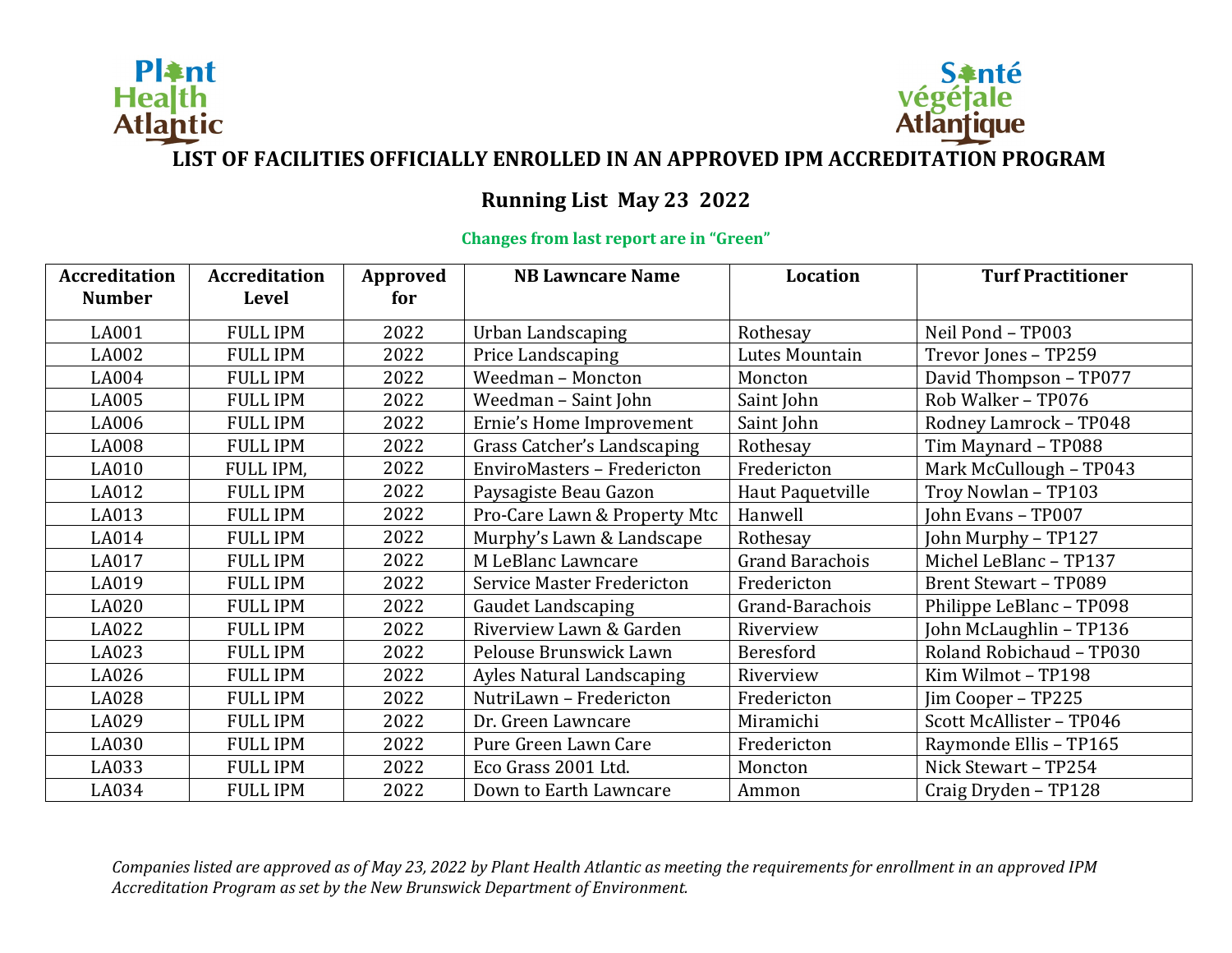# **Pl≩nt**<br>Hea|th<br>Atl<u>ant</u>ic



| LA035                | <b>FULL IPM</b>      | 2022     | Allgreen Lawncare                   | Kingsley                   | David Wells - TP035          |
|----------------------|----------------------|----------|-------------------------------------|----------------------------|------------------------------|
| LA037                | <b>FULL IPM</b>      | 2022     | Lawton's Lawncare                   | Saint John                 | Kevin Lawton - TP140         |
| LA040                | <b>FULL IPM</b>      | 2022     | Service Master - Saint John         | Saint John                 | <b>Brent Stewart - TP089</b> |
| LA043                | <b>FULL IPM</b>      | 2022     | Gazon Pro                           | Edmundston                 | Serge Lavoie - TP166         |
| LA044                | <b>FULL IPM</b>      | 2022     | <b>Naturally Green Property Mgm</b> | Riverview                  | Natasha LeBlanc - TP190      |
| LA046                | <b>FULL IPM</b>      | 2022     | <b>EnviroMasters - Moncton</b>      | Moncton                    | Ron Richards - TP204         |
| LA048                | <b>FULL IPM</b>      | 2022     | Greenlush                           | <b>Grand Falls</b>         | Nicholas Cyr - TP202         |
| LA049                | <b>FULL IPM</b>      | 2022     | NutriLawn - Moncton                 | Moncton                    | Steve Smith - TP223          |
| LA050                | <b>FULL IPM</b>      | 2022     | Luc Ouellette Lawn Cut              | <b>Grand Falls</b>         | Jacques Ouellette - TP209    |
| LA051                | <b>FULL IPM</b>      | 2022     | <b>Clintar Landscape Mgmt</b>       | Moncton                    | Cody Aubie - TP262           |
| LA052                | <b>FULL IPM</b>      | 2022     | <b>MCS Landscaping</b>              | Saint John                 | Mitchell Specht - TP222      |
| <b>LA057</b>         | <b>FULL IPM</b>      | 2022     | Dean Reddin Lawn & Garden           | <b>Pine Glen</b>           | Dean Reddin - TP242          |
| LA058                | <b>FULL IPM</b>      | 2022     | Lawrence Landscaping                | Saint John                 | Jeremy Vandenberghe - TP246  |
| LA059                | <b>BASELINE</b>      | 2022     | <b>DLT Spraying Services</b>        | <b>Grand Falls</b>         | Paul LeBlanc                 |
| LA060                | <b>FULL IPM</b>      | 2022     | <b>ClarkView Outdoor Living</b>     | Woodstock                  | Mark Robinson - TP247        |
| LA062                | <b>INTRODUCTORY</b>  | 2022     | Pest Pros                           | Rothesay                   | Jeremy Higgins - TP261       |
| LA066                | <b>BASELINE</b>      | 2022     | Shawn's Lawn Restore                | Moncton                    | Shawn Strang - TP267         |
| <b>Accreditation</b> | <b>Accreditation</b> | Approved | <b>PEI</b>                          | Location                   | <b>Turf Practitioner</b>     |
| <b>Number</b>        | Level                | for      | <b>Accreditation Site</b>           |                            |                              |
|                      |                      |          |                                     |                            |                              |
| <b>PE001</b>         | <b>FULL IPM</b>      | 2022     | Weedman - PEI                       | Summerside, PEI            | Justin Campbell - TP305      |
|                      |                      |          |                                     |                            |                              |
| <b>Accreditation</b> | <b>Accreditation</b> | Approved | <b>NB Golf Course Name</b>          | Location                   | <b>Turf Practitioner</b>     |
| <b>Number</b>        | <b>Level</b>         | for      |                                     |                            |                              |
|                      |                      |          |                                     |                            |                              |
| GA001                | <b>FULL IPM</b>      | 2022     | Westfield Golf & CC                 | <b>Grand Bay-Westfield</b> | Brian Pettis - TP155         |
| GA002                | <b>FULL IPM</b>      | 2022     | Maplewood Golf Course               | Moncton                    | Stephen Rasmussen TP080      |
| GA003                | <b>FULL IPM</b>      | 2022     | Kingswood Golf Course               | Fredericton                | Ian Smith - TP213            |
| GA004                | <b>FULL IPM</b>      | 2022     | Miramichi Golf & CC                 | Miramichi                  | Tom Breau - TP113            |

*Companies listed are approved as of May 23, 2022 by Plant Health Atlantic as meeting the requirements for enrollment in an approved IPM Accreditation Program as set by the New Brunswick Department of Environment.*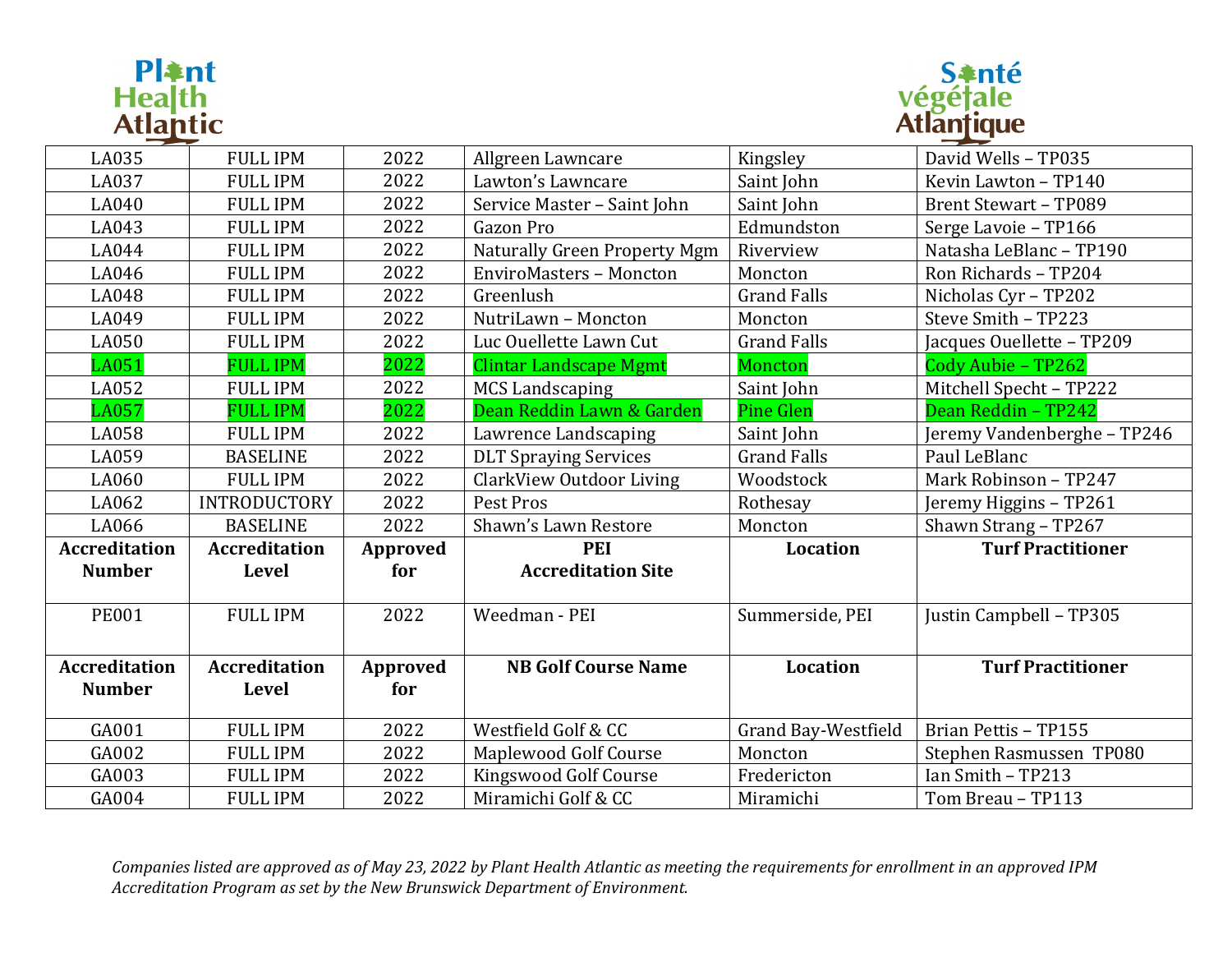# **Pl≩nt**<br>Hea|th<br>Atl<u>ant</u>ic



| GA007                                 | <b>FULL IPM</b>                      | 2022            | St. Stephen Golf Club                | St. Stephen            | Blair Van Tassel - TP157     |
|---------------------------------------|--------------------------------------|-----------------|--------------------------------------|------------------------|------------------------------|
| GA008                                 | <b>FULL IPM</b>                      | 2022            | Squire Green Golf Club               | <b>Bathurst</b>        | Randall Sealy - TP109        |
| GA009                                 | <b>FULL IPM</b>                      | 2022            | Covered Bridge Golf & CC             | Hartland               | Matt Harris - TP152          |
| GA010                                 | <b>FULL IPM</b>                      | 2022            | Fredericton Golf & CC                | Fredericton            | Steve Hancox - TP220         |
| GA011                                 | <b>FULL IPM</b>                      | 2022            | Moncton Golf & CC                    | Riverview              | Mark Calder - TP266          |
| GA012                                 | <b>FULL IPM</b>                      | 2022            | Sussex Golf & Curling Club           | Sussex                 | <b>Bernard Tabor - TP119</b> |
| GA013                                 | <b>FULL IPM</b>                      | 2022            | <b>Aroostook Valley Country Club</b> | Perth Andover          | Perry Swazey - TP236         |
| GA015                                 | <b>FULL IPM</b>                      | 2022            | Mactaquac Golf Course                | Mactaquac              | Greg Berryman - TP189        |
| GA016                                 | <b>FULL IPM</b>                      | 2022            | Lakeside Golf & CC                   | Lakeville              | Barry Perry - TP158          |
| GA017                                 | <b>FULL IPM</b>                      | 2022            | Gowan Brae Golf & CC                 | <b>Bathurst</b>        | Clovis Boudreau - TP106      |
| GA018                                 | <b>FULL IPM</b>                      | 2022            | Hampton Golf & CC                    | Hampton                | Andy Magee - TP115           |
| GA020                                 | <b>FULL IPM</b>                      | 2022            | Royal Oaks Golf Club                 | Moncton                | Kevin Wentzell - TP083       |
| GA021                                 | <b>FULL IPM</b>                      | 2022            | <b>Golf Pokemouche</b>               | Landry                 | Jocelyn Kenny - TP142        |
| GA024                                 | <b>FULL IPM</b>                      | 2022            | Gage Golf & Curling Club             | Oromocto               | Steve Gallant - TP150        |
| GA027                                 | <b>FULL IPM</b>                      | 2022            | Riverside Golf & CC                  | Rothesay               | Darryl MacKenzie - TP163     |
| GA028                                 | <b>FULL IPM</b>                      | 2022            | Fraser Edmundston Golf Club          | Edmundston             | <b>Charles Demers</b>        |
| GA029                                 | <b>FULL IPM</b>                      | 2022            | Petitcodiac Golf & CC                | Petitcodiac            | Richard Hopper - TP148       |
| GA031                                 | <b>FULL IPM</b>                      | 2022            | Woodstock Golf & Curling Club        | Woodstock              | Colin Pike - TP145           |
| GA032                                 | <b>FULL IPM</b>                      | 2022            | Memramcook Valley Golf Club          | Memramcook             | David Davey - TP156          |
| GA035                                 | <b>FULL IPM</b>                      | 2022            | South Cove Par 3                     | Shediac                | Nick Robichaud - TP185       |
| GA037                                 | <b>FULL IPM</b>                      | 2022            | <b>Grand Falls Golf Course</b>       | <b>Grand Falls</b>     | Michele Gagnon - TP192       |
| GA038                                 | <b>FULL IPM</b>                      | 2022            | West Hills Golf Club                 | Fredericton            | Adam Fletcher - TP193        |
| GA039                                 | <b>FULL IPM</b>                      | 2022            | Mountain Woods Golf Club             | Moncton                | David Davey - TP156          |
| GA040                                 | <b>FULL IPM</b>                      | 2022            | Hillsborough Golf Club               | Hillsborough           | Jason Pugh - TP221           |
| GA041                                 | <b>FULL IPM</b>                      | 2022            | <b>Country Meadows Golf Club</b>     | <b>Indian Mountain</b> | Doug Geddes - TP250          |
| GA042                                 | <b>FULL IPM</b>                      | 2022            | Midland Meadows Golf Club            | Norton                 | Glenn Gray - TP217           |
| GA043                                 | <b>BASELINE</b>                      | 2022            | <b>Fundy National Park</b>           | Alma                   | Dana Butland - TP265         |
| <b>Accreditation</b><br><b>Number</b> | <b>Accreditation</b><br><b>Level</b> | Approved<br>for | <b>NB Municipality</b>               | Location               | <b>Turf Practitioner</b>     |

*Companies listed are approved as of May 23, 2022 by Plant Health Atlantic as meeting the requirements for enrollment in an approved IPM Accreditation Program as set by the New Brunswick Department of Environment.*